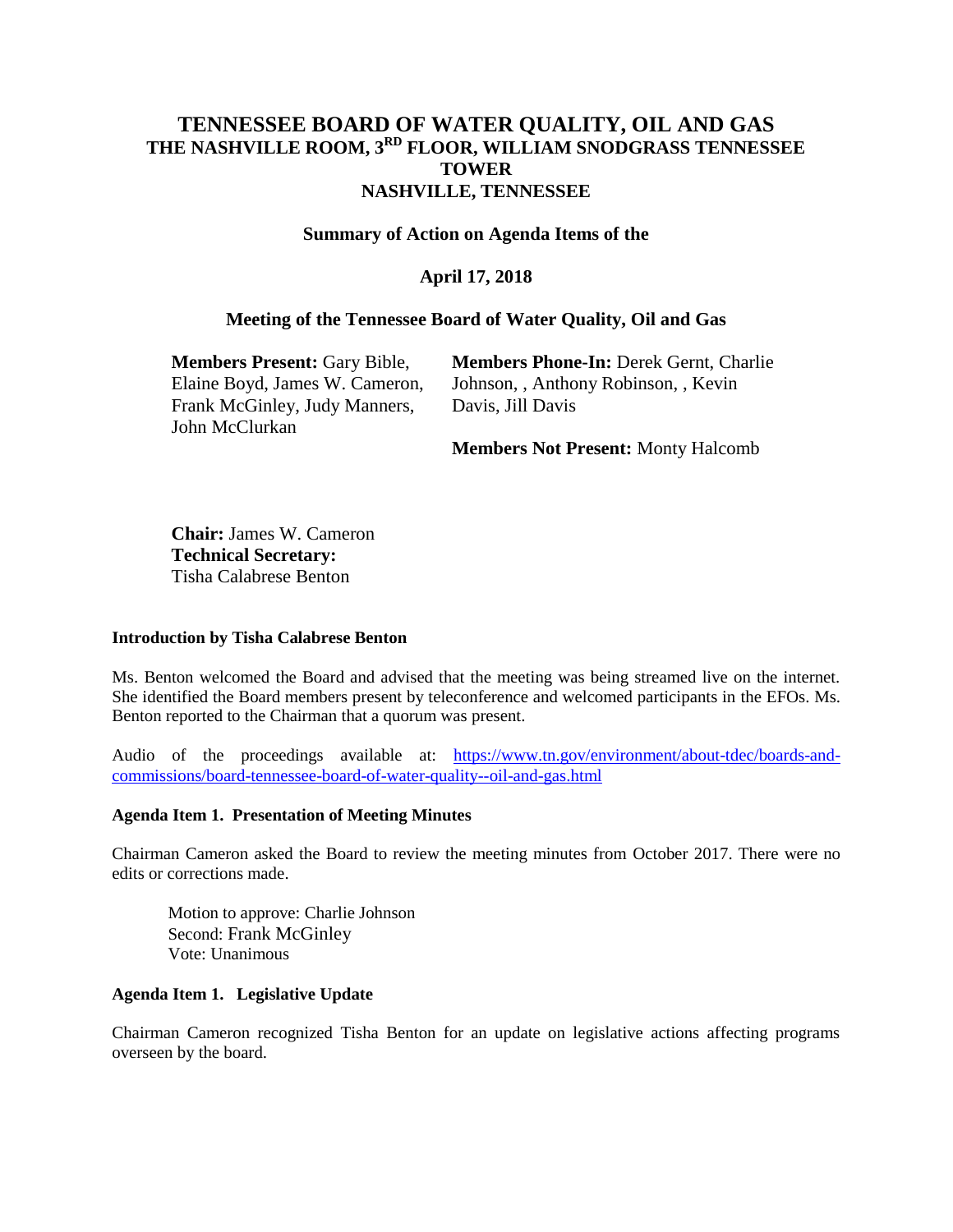Ms. Benton discussed Storm water Public Chapter 496 which became effective February 22, 2018, updates concerning post construction effluent must be passed by the board through rules and that no more MS4 permits to local governments could be issued until that has occurred. There is still a pending appeal s of the new MS4 permit.

Chairman Cameron asked when this would be resolved. Ms. Benton replied that the Division is currently working on a settlement. The chair asked to clarify why no permits could be issued. Ms. Benton replied that the language "maximum extent practicable" had to be defined by rule.

Ms. Benton then discussed Public Chapter 523 CAFO permits (signed February 28, 2018). The updated legislation would limit these permits to only large operations or in cases where a federal NPDES permit is required. These are the large liquid waste facilities. The law provides an option for operators to voluntarily obtain permits. This legislation would require amendments to the CAFO rules. Drafts of the new rules are being prepared.

Coal Mining. NEW Chapter 59-81-101 creates primacy of the regulation of coal in TN after the availability of federal funds. .The bill has passed and is awaiting the governor's signature. This would take coal mining permits from the federal government and return it to state control. The legislation would create a new coal fund (federally funded) and would add two members to the board (one for industry and one for owners). Once enacted the Water Quality Oil and Gas Board would be renamed The Tennessee Board of Energy and Natural Resources.

The permit shield bill has passed and would cause the State NPDES permit shield to be comparable with the federal permit. The Division does not anticipate it will have an impact on the existing permits.

Fee Bill – requires that fee increases greater than the rate of inflation be passed by legislation not by rule.

Chairman: Any members have questions? (No).

## **Agenda Item. 2. Enforcement Update**

Chairman Cameron recognized Stephanie Durman for an update on enforcement activities.

Stephanie Durman:

After review of the database over the last six months the Division has issued 28 orders. Of these 9 were consent orders, 2 were agreed orders, 3 were appealed and remain pending. There are currently 12 appeals before this board. Permit appeals – no new third party appeals and 1 permittee appeal (set for ALJ in August 2018). There are 8 unresolved appeals within this board jurisdiction.

Chairman: What happened to the one from February (cancelled)?

Durman: MR. Paddock and I agreed to my comments. The hearing was cancelled after Sierra Club filed an interlocutory with chancery court. When that appeal is resolved we anticipate setting a new hearing date.

## **Agenda Item. 3. Adopt BPWTT Rescission**

Chairman Cameron recognized Vojin Janjic.

Vojin Janjic: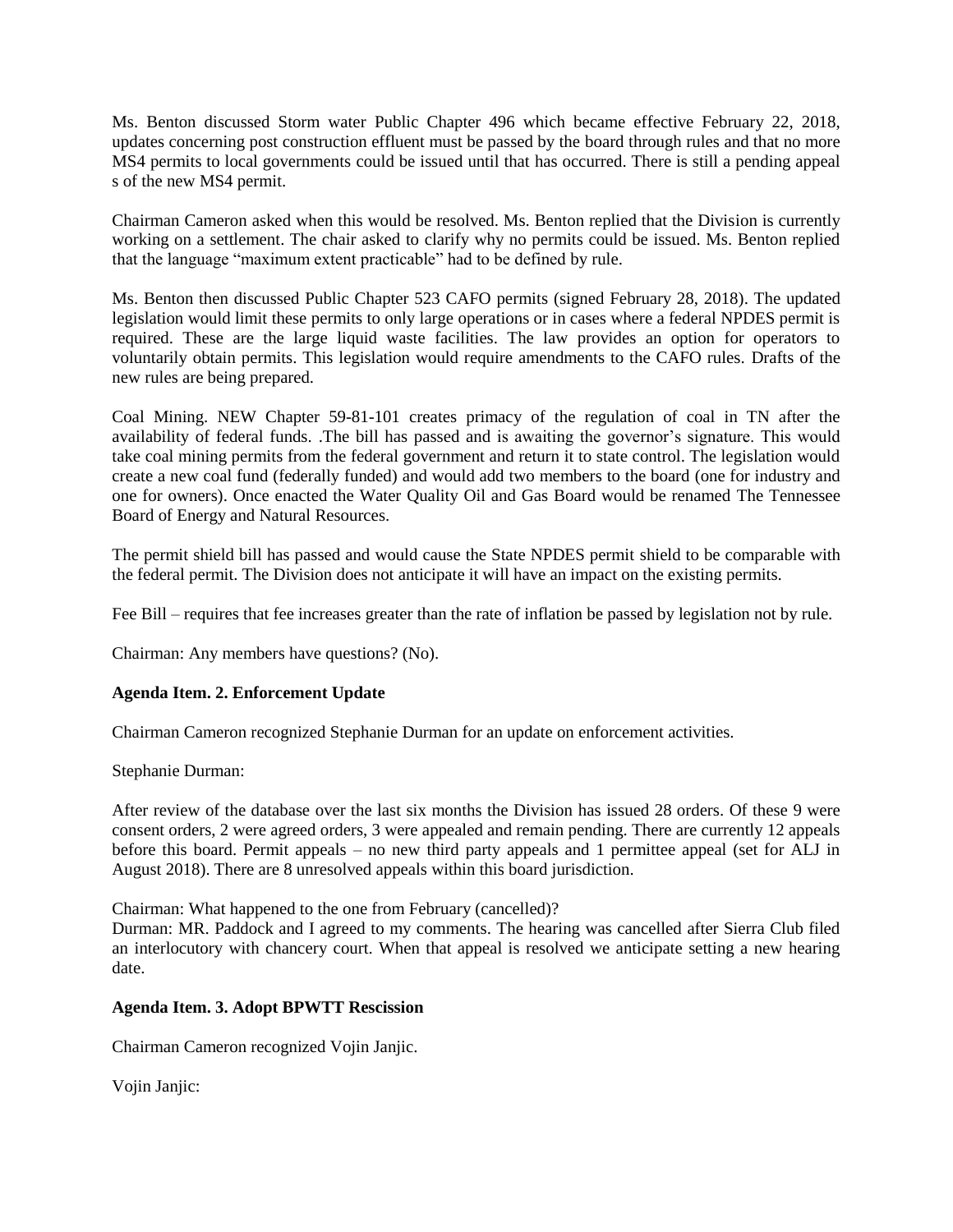Rule chapter 0400-040-05 Rescinds requirement for discharge permits based on a provision of the Clean Water Act that was repealed by congress in 1981 due to excessive cost of implementation. Was never implemented.

Chairman: Questions?

Charlie Johnson: How does this change how we operate? Janjic: We have been using the best available technology limits so there would be no change.

Roll Call Vote: Unanimous (Holcomb not present).

## **Agenda Item. 4. Adopt Drinking Water Rule**

Chairman Cameron recognized David Money of TDEC/DWR.

David Money:

Mr. Money provided an update regarding public drinking water rulemaking. Revised total coliform rule required amending to maintain primacy. Also, adopted provisions of the Safe Drinking Water Act and general housekeeping for language. Outreach was completed to internal and external stake holders. Also, adopted the e-Reporting rule into the regulations.

Chairman: Did we receive copies of that? I don't have that. Benton: Brian will get copies if you will allow us to push this item down the agenda. Chairman: Let's do that.

(BREAK FOR COPIES)

## **Agenda Item. 5. Begin formal rulemaking for WQS (0400-40-07)**

Chairman Cameron recognized Gregory Denton of TDEC/DWR.

Gregory Denton:

Mr. Denton spoke about the tri-annual review (power point). Three parts of WQS: General Water Quality Criteria, the Anti-degradation Policy and the Stream Use Classifications for Surface Waters. All three have to be considered under the tri-annual review. Adoption of these rules is the Board's responsibility. OQC will provide assistance to the board. The Division is the technical side of the board process. EPA is the approving authority of our criteria. Board options 1: Adopt EPA recommendation as they provide it. 2: Propose something different. 3: Pivot (e.g. do not change where we are now – postpone difficult decisions. Currently staff recommends moving forward revising general criteria and streamlining the antidegradation policy. Hope to have public hearing in early June. Possibly returning a revised rule to the board by October.

Chairman: Questions?

Jill Davis: I would like to see what you have proposed for approval.

Denton: The original draft will be published before public comments. We are not proposing anything today. The draft in October will look completely different.

Chairman: Does the Division need any action from the board today? Benton: No.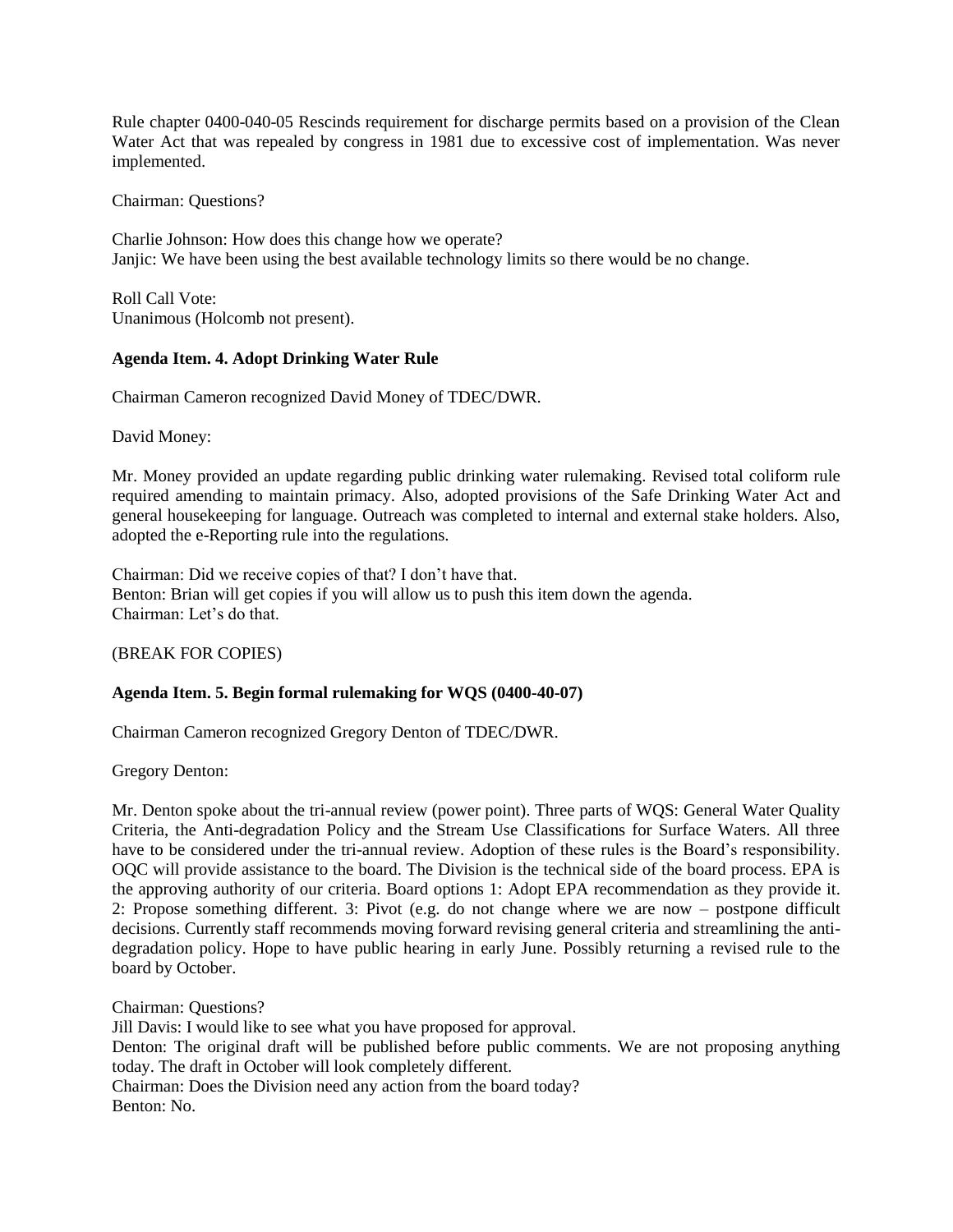Chairman: So you need only a general expression to go forward?

## **Agenda Item. 6. Begin formal rulemaking for ARAP revisions (0400-40-07)**

Chairman Cameron recognized Jonathon Burr of TDEC/DWR.

Jonathon Burr:

Mr. Burr asks permission to enter into rulemaking for ARAP rule revisions. We have provided a 1 page synopsis to the board.

- Intend to clarify ARAP are for streams and wetlands WWC references would be removed.
- Intend to introduce the term "base line conditions."
- Avoidance and minimization will include LEDPA "practicable alternative"
- ARAP will now be required to produce a draft permit
- Clarify the language "No Net Loss"
- Non-substantive typo and language updates.

Chairman: Any questions? (NO) Do we need to take a formal vote?

Patrick Parker: Only as a formality. Chairman: Do I hear a motion? Gary Bible: I move that this be considered. Jill Davis: Second. Voice Vote: Unanimous

Burr: If all goes as planned we will have this ready for the October board.

## **Agenda Item. 4. Adopt Drinking Water Rule (Continued from above)**

Chairman: Let's continue from before. Board members on the phone have an email copy. Mr. Money please remind us.

David Money: This refers to the total coliform rule from 2016. We have to adopt the rule correctly to maintain primacy from EPA. We also made changes to the operation and maintenance sections of our rules. This would also impact how our labs comply with the Cromerr Rule.

Chairman: Questions? Gary Bible: I move we adopt these rules. Charlie Johnson: Second.

Roll Call Vote: Unanimous (Holcomb not present).

## **Agenda Item. 7. Public Comments**

Chairman: Before we do public comments, the Governor has created a steering committee to develop the TN H2O project to develop a TN water plan through the year 2040 and beyond. Several members of the board are involved. The committee is made of big shots and subcommittee made up where all the real work is being done. Over a hundred people are involved with this. The intent is a 30000 ft overview of our water resources needs of the next 20 years. It's become a research project: TN Valley, Cumberland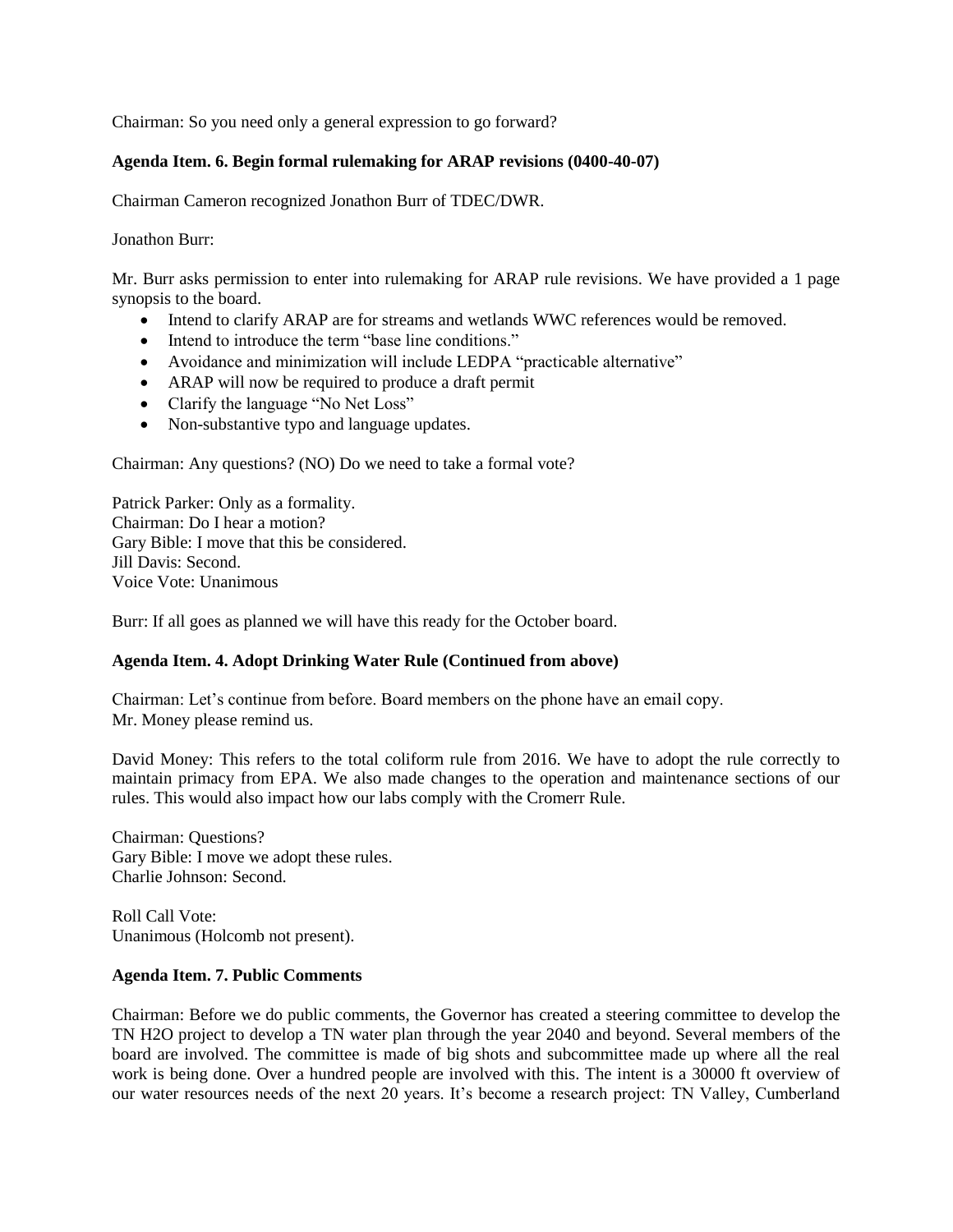Valley west TN Mississippi region. There are a lot a very smart people dedicating a lot of time to this project.

Chairman Cameron recognized Brian Paddock of Sierra Club.

Brian Paddock:

Mr. Paddock has provided legal support to the Sierra Club for a number of years. I appreciate the board using video conferences through all the field offices. The bill concerning the coal mines would change the board quite a lot. This is done under the Surface mining reclamation act. The bill is more than 70 pages. This happened once before. After 18 months, the state surrendered primacy back to the federal government October 1, 1984. The changes to this board would include many additional obligations. This would raise the board to 14 members. The affect could be dramatic because the obligation would change because the time frames for mine interest are shorter. The first act would be emergency mining regulations. They must be as strict as existing federal laws but NOT stricter. That is a very bad precedent. Also, board would have to hear appeals from not only enforcement but disputes for mining in less than 5 days. The appeal time is also shorter  $-30$  days. This is a lot shorter than current board appeals.

Chairman Cameron recognized Erin McDermott.

Erin McDermott:

Ms. McDermott would like to oppose NR17MS009 TN009621 Hoover would wanted to eliminate three small wetlands to expand a blasting quarry. The mitigation is to be out of county. These wetlands should be mitigated in county. There is now flooding issues over the Cinder Road. Who foots the bill for that? Constant noise and flooding. They are now producing asphalt (2017) resulting in us calling for air complaints. Locals are getting sick. I hope that Metro stops mitigating wetlands out of county.

Chairman Cameron recognized Roxanne Reiley of TN Mining Association.

Roxanne Reiley:

Ms. Reiley wanted to comment about Mr. Paddocks concerns. Never was there a discussion about the board ceasing to exist. Adding mining is just an evolution of the board as it took on energy components. The state currently has no input on mining regulations. Bringing primacy will give the state better oversight of mining. Mining has never had representation and adding the two members would correct that.

(End Public Comment)